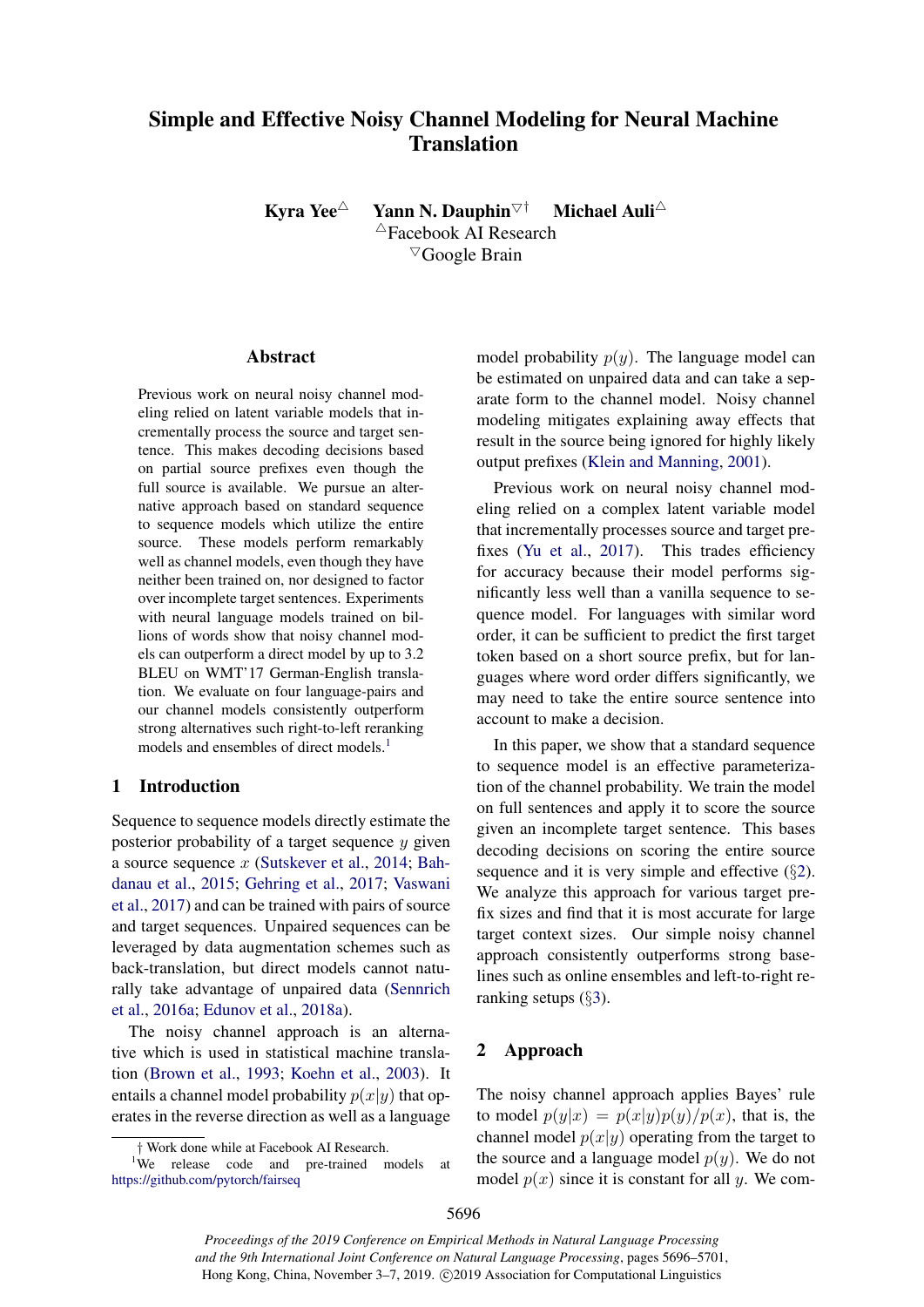pute the channel model probabilities as follows:

$$
p(x|y) = \sum_{j}^{|x|} \log p(x_j|x_0, x_1, ... x_{j-1}, y)
$$

We refer to  $p(y|x)$  as the direct model. A critical choice in our approach is to model  $p(x|y)$ with a standard Transformer architecture [\(Vaswani](#page-5-1) [et al.,](#page-5-1) [2017\)](#page-5-1) as opposed to a model which factors over target prefixes [\(Yu et al.,](#page-5-5) [2017\)](#page-5-5). This setup presents a clear train/test mismatch: we train  $p(x|y)$  on complete sentence-pairs and perform inference with incomplete target prefixes of varying size *k*, i.e.,  $p(x|y_1, \ldots, y_k)$ . However, we find standard sequence to sequence models to be very robust to this mismatch (*§*[3\)](#page-1-0).

Decoding. To generate *y* given *x* with the channel model, we wish to compute  $\arg \max_{y} \log p(x|y) + \log p(y).$  However, naïve decoding in this way is computationally expensive because the channel model  $p(x|y)$  is conditional on each candidate target prefix. For the direct model, it is sufficient to perform a single forward pass over the network parameterizing  $p(y|x)$  to obtain output word probabilities for the entire vocabulary. However, the channel However, the channel model requires separate forward passes for each vocabulary word.

Approximation. To mitigate this issue, we perform a two-step beam search where the direct model pre-prunes the vocabulary [\(Yu et al.,](#page-5-5) [2017\)](#page-5-5). For beam size  $k_1$ , and for each beam, we collect *k*<sup>2</sup> possible next word extensions according to the direct model. Next, we score the resulting  $k_1 \times k_2$ partial candidates with the channel model and then prune this set to size  $k_1$ . Other approaches to prepruning may be equally beneficial but we adopt this approach for simplicity.<sup>2</sup> A downside of online decoding with the channel model approach is the high computational overhead: we need to invoke the channel model  $k_1 \times k_2$  times compared to just  $k_1$  times for the direct model.

Complexity. The model of [Yu et al.](#page-5-5) [\(2017\)](#page-5-5) factorizes over source and target prefixes. During decoding, their model alternates between incrementally reading the target prefix and scoring a source prefix, resulting in a runtime of  $O(n+m)$ , where

*n* and *m* are the source and target lengths, respectively. In comparison, our approach repeatedly scores the entire source for each target prefix, resulting in *O*(*mn*) runtime. Although our approach has greater time complexity, the practical difference of scoring the tokens of a single source sentence instead of just one token is likely to be negligible on modern GPUs since all source tokens can be scored in parallel. Inference is mostly slowed down by the autoregressive nature of decoding. Scoring the entire source enables capturing more dependencies between the source and target, since the beginning of the target must explain the entire source, not just the beginning. This is especially important when the word order between the source and target language varies considerably, and likely accounts for the lower performance of the direct model of [Yu et al.](#page-5-5) [\(2017\)](#page-5-5) in comparison to a standard seq2seq model.

Model combinaton. Since the direct model needs to be evaluated for pre-pruning, we also include these probabilities in making decoding decisions. We use the following linear combination of the channel model, the language model and the direct model for decoding:

$$
\frac{1}{t}\log p(y|x) + \frac{\lambda_1}{s} \Big(\log p(x|y) + \log p(y)\Big) \tag{1}
$$

where *t* is the length of the target prefix *y*, *s* is the source sentence length and  $\lambda$  is a tunable weight. Initially, we used separate weights for  $p(x|y)$  and  $p(y)$  but we found that a single weight resulted in the same accuracy and was easier to tune. Scaling by *t* and *s* makes the scores of the direct and channel model comparable to each other throughout decoding. In n-best re-ranking, we have complete target sentences which are of roughly equal length and therefore do not use per word scores.<sup>3</sup>

## <span id="page-1-0"></span>3 Experiments

Datasets. For English-German (En-De) we train on WMT'17 data, validate on news2016 and test on news2017. For reranking, we train models with a 40K joint byte pair encoding vocabulary (BPE; [Sennrich et al.](#page-5-7) [2016b\)](#page-5-7). To be able to use the language model during online decoding, we use the vocabulary of the langauge model on the target side. For the source vocabulary, we learn a 40K

<span id="page-1-1"></span><sup>2</sup> Vocabulary selection can prune the vocabulary to a few hundred types with no loss in accuracy [\(L'Hostis et al.,](#page-5-6) [2016\)](#page-5-6).

<span id="page-1-2"></span><sup>&</sup>lt;sup>3</sup>Reranking experiments are also based on separate tunable weights for the LM and the channel model. However, results are comparable to a single weight.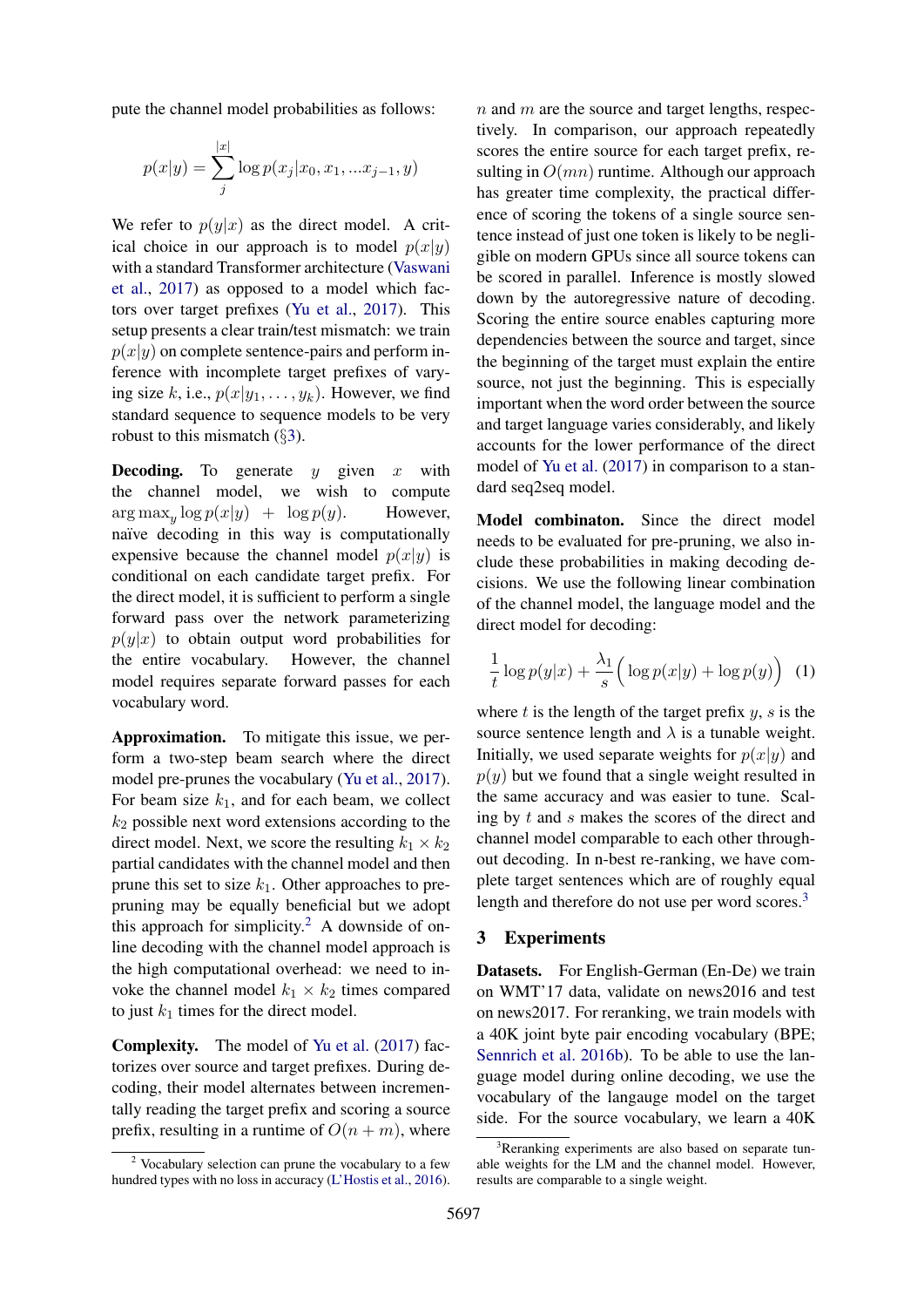<span id="page-2-0"></span>

Figure 1: Comparison of two channel models: a standard seq2seq model trained on full sentence-pairs and a model trained on all possible target prefixes with the full source (prefix-model). We measure accuracy of predicting the full source with increasing target prefixes for both models. Results are on news2016.

byte pair encoding on the source portion of the bitext; we find using LM and bitext vocabularies give similar accuracy. For Chinese-English (Zh-En), we pre-process WMT'17 data following [Has](#page-5-8)[san et al.](#page-5-8) [\(2018\)](#page-5-8), we develop on dev2017 and test on news2017. For IWSLT'14 De-En we follow the setup of [Edunov et al.](#page-4-4) [\(2018b\)](#page-4-4) and measure case-sensitive tokenized BLEU. For WMT De-En, En-De and Zh-En we measure detokenized BLEU [\(Post,](#page-5-9) [2018\)](#page-5-9).

Language Models. We train two big Transformer language models with 12 blocks [\(Baevski](#page-4-5) [and Auli,](#page-4-5) [2018\)](#page-4-5): one on the German newscrawl data distributed by WMT'18 comprising 260M sentences and another one on the English newscrawl data comprising 193M sentences. Both use a BPE vocabulary of 32K types. We train on 32 Nvidia V100 GPUs with 16-bit floating point operations [\(Ott et al.,](#page-5-10) [2018\)](#page-5-10) and training took four days.

Sequence to Sequence Model training. For En-De, De-En, Zh-En we use big Transformers and for IWSLT De-En a base Transformer [\(Vaswani](#page-5-1) [et al.,](#page-5-1) [2017\)](#page-5-1) as implemented in fairseq [\(Ott et al.,](#page-5-11) [2019\)](#page-5-11). For online decoding experiments, we do not share encoder and decoder embeddings since the source and target vocabularies were learned separately. We report average accuracy of three random initializations of a each configuration. We generally use  $k_1 = 5$  and  $k_2 = 10$ . We tune  $\lambda_1$ , and a length penalty on the validation set.

### 3.1 Simple Channel Model

We first motivate a standard sequence to sequence model to parameterize  $p(x|y)$  as opposed to a model that is trained to operate over prefixes. We train Transformer models to translate from the target to the source (En-De) and compare two variants: i) a standard sequence to sequence model trained to predict full source sentences based on full targets (seq2seq). ii) a model trained to predict the full source based on a prefix of the target; we train on all possible prefixes of a target sentence, each paired with the full source (prefix-model).

Figure [1](#page-2-0) shows that the prefix-model performs slightly better for short target prefixes but this advantage disappears after 15 tokens. On full target sentences seq2seq outperforms the prefix model by 5.7 BLEU. This is likely because the prefixmodel needs to learn how to process both long and short prefixes which results in lower accuracy. The lower performance on long prefixes is even more problematic considering our subsequent finding that channel models perform over-proportionally well on long target prefixes (*§*[3.4\)](#page-3-0). The seq2seq model has not been trained to process incomplete targets but empirically it provides a simple and effective parameterization of  $p(x|y)$ .

# <span id="page-2-1"></span>3.2 Effect of Scoring the Entire Source Given Partial Target Prefixes

The model of [\(Yu et al.,](#page-5-5) [2017\)](#page-5-5) uses a latent variable to incrementally score the source for prefixes of the target. Although this results in a faster run time, the model makes decoding decisions based on source prefixes even though the full source is available. In order to quantify the benefit of scoring the entire source instead of a learned prefix length, we simulate different fractions of the source and target in an n-best list reranking setup.

The n-best list is generated by the direct model and we re-rank the list in setups where we only have a fraction of the candidate hypothesis and the source sentence. We report BLEU of the selected full candidate hypothesis.

Figure [2](#page-3-1) shows that for any given fraction of the target, scoring the entire source (src 1) has better or comparable performance than all other source prefix lengths. It is therefore beneficial to have a channel model that scores the entire source sentence.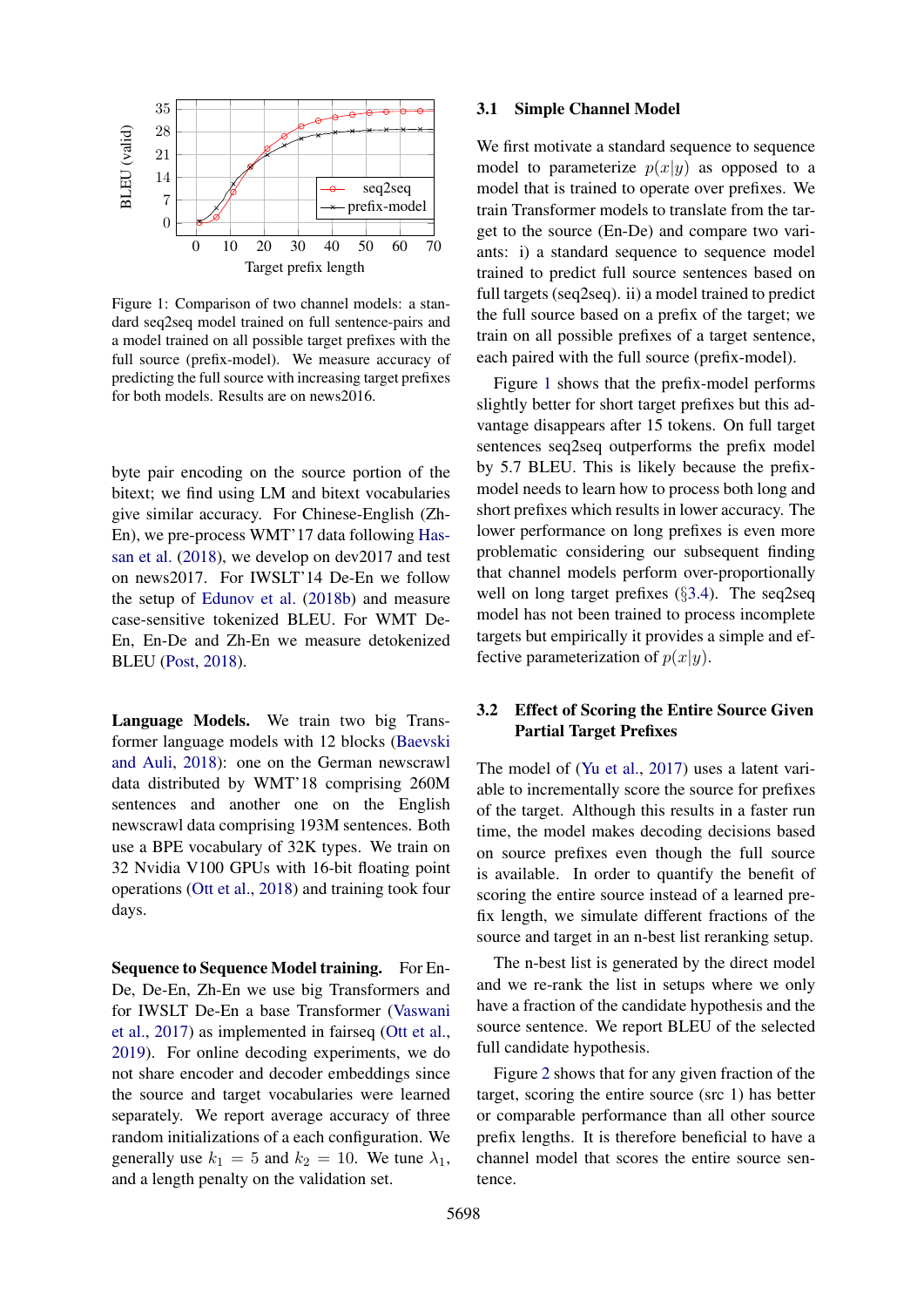<span id="page-3-1"></span>

Figure 2: For any given target prefix fraction, scoring the entire source has the best or comparable performance compared to other source prefixes. We show detokenized BLEU on the dev set of WMT17 Zh-En with beam 50.

<span id="page-3-2"></span>

|                   | news2016 | news2017 |
|-------------------|----------|----------|
| <b>DIR</b>        | 39.0     | 34.3     |
| DIR ENS           | 40.0     | 35.3     |
| $DIR+LM$          | 39.8     | 35.2     |
| $CH + DIR + LM$   | 41.0     | 36.2     |
| - per word scores | 40.0     | 35.1     |

Table 1: Online decoding accuracy for a direct model (DIR), ensembling two direct models (DIR ENS) and the channel approach (CH+DIR+LM). We ablate the impact of using per word scores. Results are on WMT De-En. Table [4](#page--1-0) in the appendix shows standard deviations.

### 3.3 Online Decoding

Next, we evaluate online decoding with a noisy channel setup compared to just a direct model (DIR) as well as an ensemble of two direct models (DIR ENS). Table [1](#page-3-2) shows that adding a language model to DIR (DIR+LM) gives a good improvement [\(Gulcehre et al.,](#page-5-12) [2015\)](#page-5-12) over a single direct model but ensembling two direct models is slightly more effective (DIR ENS). The noisy channel approach (CH+DIR+LM) improves by 1.9 BLEU over DIR on news2017 and by 0.9 BLEU over the ensemble. Without per word scores, accuracy drops because the direct model and the channel model are not balanced and their weight shifts throughout decoding. Our simple approach outperforms strong online ensembles which illustrates the advantage over incremental architectures [\(Yu et al.,](#page-5-5) [2017\)](#page-5-5) that do not match vanilla seq2seq models by themselves.

<span id="page-3-3"></span>

Figure 3: Impact of target prefix length for the channel model (CH+DIR+LM), direct model + LM (DIR+LM) and a direct ensemble (DIR ENS). We show detokenized BLEU on WMT De-En news2016 with beam 10.

#### <span id="page-3-0"></span>3.4 Analysis

Using the channel model in online decoding enables searching a much larger space compared to n-best list re-ranking. However, online decoding is also challenging because the channel model needs to score the entire source sequence given a partial target which can be hard. To measure this, we simulate different target prefix lengths in an nbest list re-ranking setup. The n-best list is generated by the direct model and we re-rank it for different target prefixes of the candidate hypothesis. As in [3.2,](#page-2-1) we measure BLEU of the selected full candidate hypothesis. Figure [3](#page-3-3) shows that the channel model enjoys much larger benefits from more target context than re-ranking with just the direct model and an LM (DIR+LM) or re-ranking with a direct ensemble (DIR ENS). This experiment shows the importance of large context sizes for the channel approach to work well. It indicates that the channel approach may not be able to effectively exploit the large search space in online decoding due to the limited conditioning context provided by partial target prefixes.

#### 3.5 Re-ranking

Next, we switch to n-best re-ranking where we have the full target sentence available compared to online decoding. Noisy channel model reranking has been used by the top ranked entries of the WMT 2019 news translation shared task for English-German, German-English, Englsh-Russian and Russian-English [\(Ng et al.,](#page-5-13) [2019\)](#page-5-13). We compare to various baselines including right-toleft sequence to sequence models which are a popular choice for re-ranking and regularly feature in successful WMT submissions [\(Deng et al.,](#page-4-6) [2018;](#page-4-6)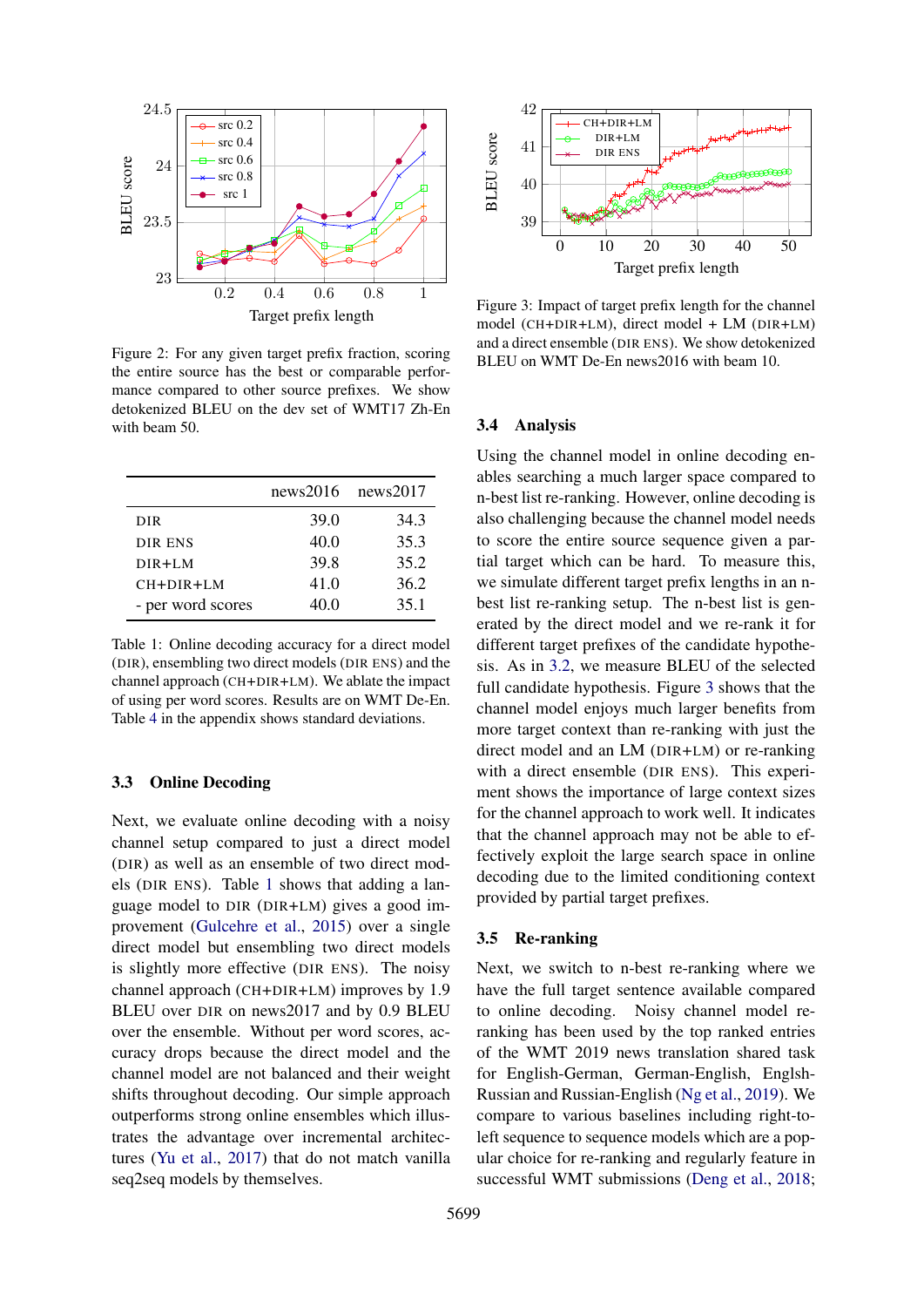<span id="page-4-7"></span>

|                  | 5    | 10   | 50   | 100  |
|------------------|------|------|------|------|
| DIR              | 39.1 | 39.2 | 39.3 | 39.2 |
| DIR ENS          | 40.1 | 40.2 | 40.3 | 40.3 |
| $DIR + I.M$      | 40.0 | 40.2 | 40.6 | 40.7 |
| $DIR + RI$ .     | 39.7 | 40.1 | 40.8 | 40.8 |
| $DIR + R L + LM$ | 40.4 | 40.9 | 41.6 | 41.8 |
| CH+DIR           | 39.7 | 40.0 | 40.5 | 40.5 |
| $CH + DIR + LM$  | 40.8 | 415  | 42 S | 43.2 |

Table 2: Re-ranking BLEU with different n-best list sizes on news2016 of WMT De-En. We compare to decoding with a direct model only (DIR) and decoding with an ensemble of direct models (DIR ENS). Table [5](#page--1-1) in the appendix shows standard deviations.

<span id="page-4-8"></span>

|                  | <b>WMT</b><br>De-En | WMT<br>En-De | WMT<br>$Zh$ -En | <b>IWSLT</b><br>De-En |
|------------------|---------------------|--------------|-----------------|-----------------------|
| <b>DIR</b>       | 34.5                | 28.4         | 24.4            | 33.3                  |
| DIR ENS          | 35.5                | 29.0         | 25.2            | 34.5                  |
| $DIR+LM$         | 36.0                | 29.4         | 24.9            | 34.2                  |
| $DIR + R L$      | 35.7                | 29.3         | 25.3            | 34.4                  |
| $DIR + R L + LM$ | 36.8                | 30.0         | 25.4            | 34.9                  |
| CH+DIR           | 35.1                | 28.3         | 24.8            | 34.0                  |
| $CH+DIR+LM$      | 37.7                | 30.5         | 25.6            | 35.5                  |

Table 3: Re-ranking accuracy with  $k_1 = 50$  on four language directions on the respective test sets. See Table [6](#page--1-2) in the appendix for standard deviations.

#### [Koehn et al.,](#page-5-14) [2018;](#page-5-14) [Junczys-Dowmunt,](#page-5-15) [2018\)](#page-5-15).

Table [2](#page-4-7) shows that the noisy channel model outperforms the baseline (DIR) by up to 4.0 BLEU for very large beams, the ensemble by up to 2.9 BLEU (DIR ENS) and the best right-to-left configuration by 1.4 BLEU (DIR+RL+LM). The channel approach improves more than other methods with larger n-best lists by adding 2.4 BLEU from  $k_1 = 5$  to  $k_1 = 100$ . Other methods improve a lot less with larger beams, e.g., DIR+RL+LM has the next largest improvement of 1.4 BLEU when increasing the beam size but this is still significantly lower than for the noisy channel approach. Adding a language model benefits all settings (DIR+LM, DIR+RL+LM, CH+DIR+LM) but the channel approach benefits most (CH+DIR vs CH+DIR+LM). The direct model with a language model (DIR+LM) performs better than for online decoding, likely because the constrained reranking setup mitigates explaining away effects (cf. Table [1\)](#page-3-2).

Interestingly, both CH+DIR or DIR+LM give only modest improvements compared to CH+DIR+LM. Although previous work demonstrated that reranking with CH+DIR can improve over DIR, we show that the channel model is important to properly leverage the language model without suffering from explaining away effects [\(Xu and Carpuat,](#page-5-16) [2018;](#page-5-16) [Wang et al.,](#page-5-17) [2017\)](#page-5-17). Test results on all language directions confirm that CH+DIR+LM performs best (Table [3\)](#page-4-8).

### 4 Conclusion

Previous work relied on incremental channel models which do not make use of the entire source even though it is available and, as we demonstrate, beneficial. Standard sequence to sequence models are a simple parameterization for the channel probability that naturally exploits the entire source. This parameterization outperforms strong baselines such as ensembles of direct models and right-to-left models. Channel models are particularly effective with large context sizes and an interesting future direction is to iteratively refine the output while conditioning on previous contexts.

#### References

- <span id="page-4-5"></span>Alexei Baevski and Michael Auli. 2018. Adaptive input representations for neural language modeling. *arXiv*, abs/1809.10853.
- <span id="page-4-0"></span>Dzmitry Bahdanau, Kyunghyun Cho, and Yoshua Bengio. 2015. Neural machine translation by jointly learning to align and translate. In *Proc. of ICLR*.
- <span id="page-4-3"></span>Peter F Brown, Vincent J Della Pietra, Stephen A Della Pietra, and Robert L Mercer. 1993. The mathematics of statistical machine translation: Parameter estimation. *Computational linguistics*, 19(2):263–311.
- <span id="page-4-6"></span>Yongchao Deng, Shanbo Cheng, Jun Lu, Kai Song, Jingang Wang, Shenglan Wu, Liang Yao, Guchun Zhang, Haibo Zhang, Pei Zhang, Changfeng Zhu, and Boxing Chen. 2018. Alibaba's neural machine translation systems for wmt18. In *Proc. of WMT*.
- <span id="page-4-2"></span>Sergey Edunov, Myle Ott, Michael Auli, and David Grangier. 2018a. Understanding back-translation at scale. In *Proc. of EMNLP*.
- <span id="page-4-4"></span>Sergey Edunov, Myle Ott, Michael Auli, David Grangier, and Marc'Aurelio Ranzato. 2018b. Classical structured prediction losses for sequence to sequence learning. In *Proc. of NAACL*.
- <span id="page-4-1"></span>Jonas Gehring, Michael Auli, David Grangier, Denis Yarats, and Yann N Dauphin. 2017. Convolutional Sequence to Sequence Learning. In *Proc. of ICML*.